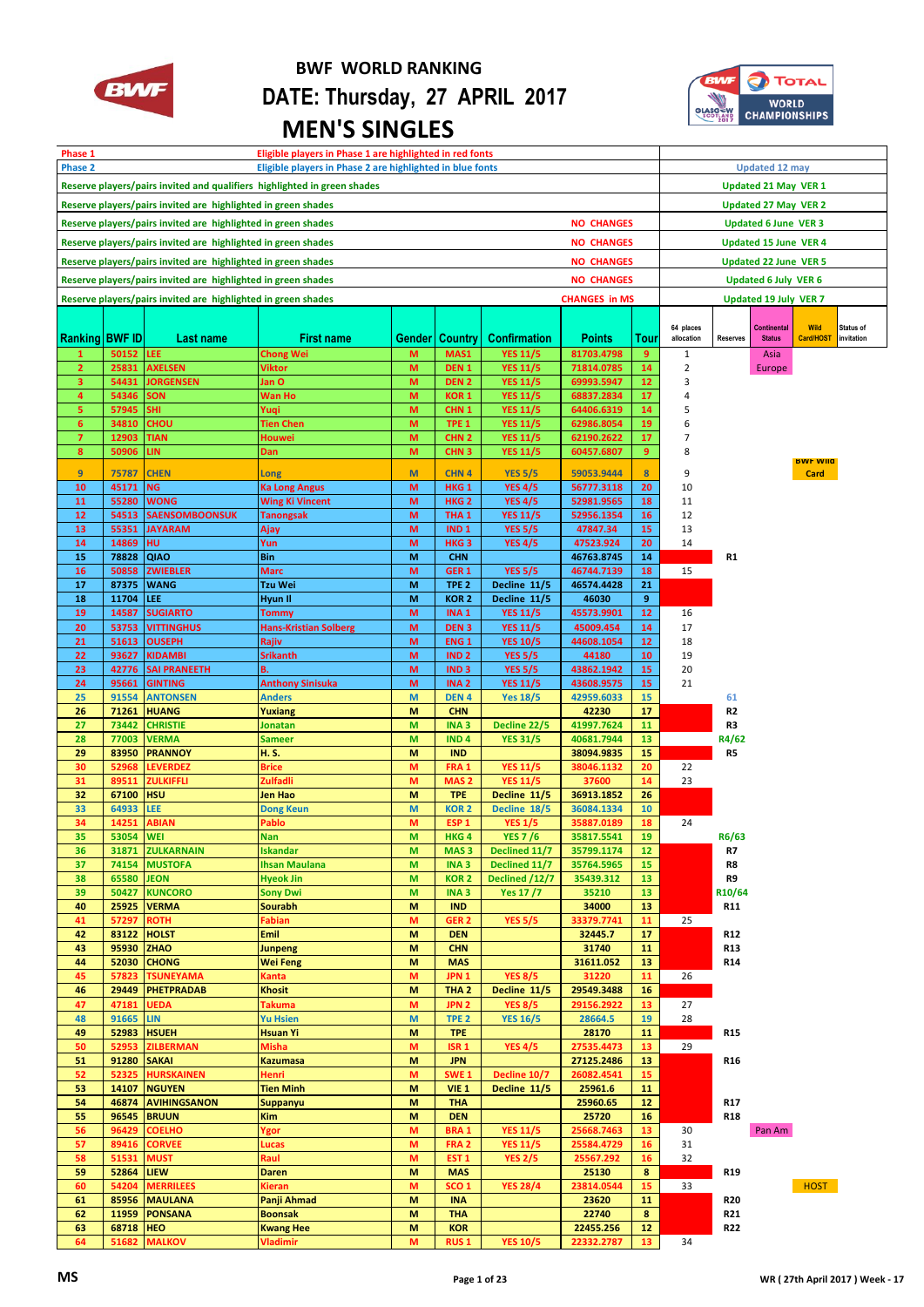| 65  | 94780 LEE |                      | <b>Cheuk Yiu</b>      | M | <b>HKG</b>       |                     | 21860      | 11              |    | <b>R23</b>      |
|-----|-----------|----------------------|-----------------------|---|------------------|---------------------|------------|-----------------|----|-----------------|
| 66  | 89506     | <b>CLAERBOUT</b>     | Lucas                 | M | <b>FRA</b>       |                     | 21209.4772 | 16              |    | R <sub>24</sub> |
| 67  | 77437     | <b>PANGISTHU</b>     | Muhammad Bayu         | M | <b>INA</b>       |                     | 20854.4    | 11              |    | <b>R25</b>      |
|     |           |                      |                       |   |                  |                     |            |                 |    |                 |
| 68  | 95512     | JOSHI                | Pratul                | M | <b>IND</b>       |                     | 20820      | 11              |    | R26             |
| 69  | 92655     | KOLJONEN             | Kalle                 | м | FIN <sub>1</sub> | <b>YES 3/5</b>      | 20478.25   | 19              | 35 |                 |
| 70  | 76973     | <b>CALIOUW</b>       | Mark                  | M | NED <sub>1</sub> | <b>YES 2/5</b>      | 20475.3    | 12              | 36 |                 |
| 71  | 14004     | KARUNARATNE          | Niluka                | M | <b>SRI 1</b>     | <b>YES 9/5</b>      | 19644      | 11              | 37 |                 |
| 72  | 85394     | <b>NISHIMOTO</b>     | Kenta                 | M | <b>JPN</b>       |                     | 19625.3833 | 9               |    | <b>R27</b>      |
| 73  | 88523     | PENTY                | Toby                  | м | <b>ENG2</b>      | <b>YES 11/5</b>     | 19551.9537 | 16              | 38 |                 |
| 74  | 93878     | SIRANT               | Sergey                | M | <b>RUS2</b>      | <b>YES 10/5</b>     | 19499.9812 | 12              | 39 |                 |
| 75  | 20301     | <b>POCHTAROV</b>     | Artem                 | M | <b>UKR 1</b>     | <b>YES 11/5</b>     | 19300      | 12              | 40 |                 |
| 76  | 60967     | <b>DEY</b>           | Subhankar             | M | <b>IND</b>       |                     | 19190      | 17              |    | <b>R28</b>      |
| 77  | 81887     | <b>RHUSTAVITO</b>    | <b>Shesar Hiren</b>   | M | <b>INA</b>       |                     | 19160      | 10              |    | R29             |
|     |           |                      |                       |   |                  |                     |            |                 |    |                 |
| 78  | 61797     | <b>KHOLIK</b>        | Firman Abdul          | M | <b>INA</b>       |                     | 19116      | 13              |    | <b>R30</b>      |
| 79  | 62855     | <b>GEMKE</b>         | <b>Rasmus</b>         | M | <b>DEN</b>       |                     | 19090      | 10              |    | R31             |
| 80  | 53944     | <b>PARUPALLI</b>     | Kashyap               | M | <b>IND</b>       |                     | 19080      | 8               |    | <b>R32</b>      |
| 81  | 73534     | <b>GOH</b>           | <b>Giap Chin</b>      | M | <b>MAS</b>       |                     | 18960      | 11              |    | <b>R33</b>      |
| 82  | 85472     | <b>DANI</b>          | <b>Harsheel</b>       | M | <b>IND</b>       |                     | 18780      | 11              |    | <b>R34</b>      |
| 83  | 20808     | <b>SCHAEFER</b>      | Kai                   | M | <b>GER</b>       |                     | 18699.56   | 16              |    | <b>R35</b>      |
| 84  | 61799     | <b>TAKESHITA</b>     | Riichi                | M | <b>JPN</b>       |                     | 18568.0473 | 9               |    | <b>R36</b>      |
| 85  | 59420     | <b>SVENDSEN</b>      | Victor                | M | <b>DEN</b>       |                     | 18320      | 11              |    | <b>R37</b>      |
| 86  | 52250     | <b>DURKINJAK</b>     | Zvonimir              | M | CRO 1            | <b>YES 11/5</b>     | 18180      | 11              | 41 |                 |
| 87  | 90842     | <b>PARSONS</b>       | Sam                   | M | <b>ENG</b>       |                     | 18077.92   | 18              |    | <b>R38</b>      |
| 88  | 68139     | <b>VERMA</b>         | Siril                 | M | <b>IND</b>       |                     | 18050      | 13              |    | <b>R39</b>      |
|     |           |                      |                       |   |                  |                     |            |                 |    |                 |
| 89  | 48202     | FRANSMAN             | Nick                  | M | <b>NED 2</b>     | <b>YES 2/5</b>      | 17900      | 14              | 42 |                 |
| 90  | 25625     | <b>MOREELS</b>       | <b>Maxime</b>         | M | BEL <sub>1</sub> | <b>YES 29/4</b>     | 17870      | 14              | 43 |                 |
| 91  | 15286     | <b>MADDALONI</b>     | Rosario               | M | ITA <sub>1</sub> | <b>YES 29/4</b>     | 17860      | 12              | 44 |                 |
| 92  | 87117     | <b>SOONG</b>         | Joo Ven               | M | <b>MAS</b>       |                     | 17844.5    | 11              |    | <b>R40</b>      |
| 93  | 95489     | <b>YELEGAR</b>       | <b>Abhishek</b>       | M | <b>IND</b>       |                     | 17830      | 14              |    | R41             |
| 94  | 51598     | <b>PAWAR</b>         | Anand                 | M | <b>IND</b>       |                     | 17820      | 8               |    | R42             |
| 95  | 60783     | <b>YARTSEV</b>       | <b>Anatoliy</b>       | M | <b>RUS</b>       |                     | 17791.7    | 16              |    | R43             |
| 96  | 68647     | <b>NUGRAHA</b>       | Krishna Adi           | M | <b>INA</b>       |                     | 17700      | 11              |    | R44             |
| 97  | 80800     | <b>THONGNUAM</b>     | Pannawit              | M | <b>THA</b>       |                     | 17420      | 12              |    | <b>R45</b>      |
| 98  | 95385     | LUDIK                | Milan                 | M | CZE <sub>1</sub> | <b>YES 30/4</b>     | 17391.846  | 15              | 45 |                 |
| 99  | 60649     | JOSHI                | Aditya                | M | <b>IND</b>       |                     | 17270      | 10              |    | R46             |
|     |           |                      |                       |   |                  |                     |            |                 |    |                 |
| 100 | 88679     | <b>MEIJS</b>         | Erik                  | M | <b>NED</b>       |                     | 16940      | 17              |    | R47             |
| 101 | 92508     | <b>WANGCHAROEN</b>   | <b>Kantaphon</b>      | M | THA              |                     | 16920      | 9               |    | <b>R48</b>      |
| 102 | 67096     | <b>SHIH</b>          | <b>Kuei Chun</b>      | M | <b>TPE</b>       |                     | 16690      | 10              |    | R49             |
| 103 | 54484     | <b>HEINO</b>         | Eetu                  | M | FIN <sub>2</sub> | <b>YES 3/5</b>      | 16381.46   | 19              | 46 |                 |
| 104 | 64179     | <b>IGARASHI</b>      | Yu                    | M | <b>JPN</b>       |                     | 16260      | 14              |    | <b>R50</b>      |
| 105 | 38500     | <b>ROUXEL</b>        | Thomas                | M | <b>FRA</b>       |                     | 16063.0452 | 16              |    |                 |
| 106 | 56274     | WRABER               | Luka                  | M | AUT 1            | <b>YES 2/5</b>      | 15702.0819 | 13              | 47 |                 |
| 107 | 91461     | <b>CHEN</b>          | Chun-Wei              | M | <b>TPE</b>       |                     | 15560      | 8               |    |                 |
| 108 | 38907     | <b>MALIEKAL</b>      | Jacob                 | M | RSA <sub>1</sub> | Decline 6/6         | 15525.7287 | 14              |    | Africa          |
| 109 | 76185     | <b>SHIMONO</b>       | Hashiru               | M | <b>JPN</b>       |                     | 15270      | 14              |    |                 |
| 110 | 54234     | <b>ADE CHANDRA</b>   | Indra Bagus           | M | <b>ITA</b>       | <b>Not eligible</b> | 15100      | 8               |    |                 |
|     |           |                      |                       |   |                  |                     |            |                 |    |                 |
| 111 | 15241     | <b>EVANS</b>         | Scott                 | M | <b>IRL1</b>      | <b>YES 28/4</b>     | 15079.184  | 8               | 48 |                 |
| 112 | 86149     | <b>HADMADI</b>       | Fikri Ihsandi         | M | <b>INA</b>       |                     | 15070      | 10              |    |                 |
| 113 | 57083     | <b>NIRWANDA</b>      | Vega Vio              | М | <b>INA</b>       |                     | 14960      | 10              |    |                 |
| 114 |           | 91381 MENDREK        | Adam                  | M | CZF2             | <b>YES 30/4</b>     | 14763.76   | 17 <sup>2</sup> | 49 |                 |
| 115 | 91254     | <b>LU</b>            | <b>Chia Hung</b>      | M | <b>TPE</b>       |                     | 14750      | 10              |    |                 |
| 116 | 52867     | <b>TAN</b>           | <b>Chun Seang</b>     | M | <b>MAS</b>       |                     | 14430      | 10              |    |                 |
| 117 | 81561     | LEE                  | Zii Jia               | M | <b>MAS</b>       |                     | 14360      | 8               |    |                 |
| 118 | 64839     | <b>PAUL</b>          | <b>Georges Julien</b> | M | MRI <sub>1</sub> | <b>YES 11/5</b>     | 14200      | $\overline{7}$  | 50 |                 |
| 119 | 99280     | <b>PRASETYO</b>      | Wisnu Yuli            | M | <b>INA</b>       |                     | 14110      | 9               |    |                 |
| 120 | 62711     | <b>CARDER</b>        | <b>Matthew</b>        | M | SCO <sub>2</sub> | <b>YES 28/4</b>     | 14002.85   | 15              | 51 |                 |
|     | 88856     | <b>HEINO</b>         | likka                 |   | <b>FIN</b>       |                     |            | 14              |    |                 |
| 121 |           |                      |                       | M |                  |                     | 13960      |                 |    |                 |
| 122 | 83243     | <b>JAISWAL</b>       | <b>Shreyansh</b>      | M | <b>IND</b>       |                     | 13800      | 11              |    |                 |
| 123 | 70730     | <b>ONODERA</b>       | Yusuke                | M | <b>JPN</b>       |                     | 13750      | 10              |    |                 |
| 124 | 94306     | R.                   | Satheishtharan        | M | <b>MAS</b>       |                     | 13460      | 10              |    |                 |
| 125 | 77085     | <b>SCHAENZLER</b>    | Lars                  | M | <b>GER</b>       |                     | 13363.56   | 15              |    |                 |
| 126 | 55715     | <b>SHAFIRA</b>       | Enzi                  | M | <b>INA</b>       |                     | 13330      | 9               |    |                 |
| 127 | 42726     | <b>LEHIKOINEN</b>    | <b>Kasper</b>         | M | <b>FIN</b>       |                     | 13290      | 13              |    |                 |
| 128 | 83985     | <b>BURESTEDT</b>     | Felix                 | M | SWE <sub>2</sub> | <b>YES 11/5</b>     | 13190      | 11              | 52 |                 |
| 129 | 97174     | <b>WATANABE</b>      | Koki                  | M | <b>JPN</b>       |                     | 13110      | 10              |    |                 |
| 130 | 93857     | <b>LIM</b>           | Chi Wing              | M | <b>MAS</b>       |                     | 13109.2667 | 10              |    |                 |
| 131 | 56755     | <b>KRAUSZ</b>        | <b>Gergely</b>        | M | HUN <sub>1</sub> | <b>YES 3/5</b>      | 12856.709  | 19              | 53 |                 |
| 132 | 78464     | <b>VATTANIRAPPEL</b> | Vilson                | M | <b>AUT 2</b>     | <b>YES 2/5</b>      | 12720.07   | 16              | 54 |                 |
| 133 | 98574     | ZHU                  | <b>Siyuan</b>         | M | <b>CHN</b>       |                     | 12570      | 5               |    |                 |
|     |           |                      |                       |   |                  |                     |            | $\overline{7}$  |    |                 |
| 134 | 97943     | <b>GARRIDO</b>       | <b>Luis Ramon</b>     | M | MEX <sub>1</sub> | <b>YES 5/5</b>      | 12449.7    |                 | 55 |                 |
| 135 |           | 77315 NAMKUL         | <b>Adulrach</b>       | M | <b>THA</b>       |                     | 12403.1469 | 12              |    |                 |
| 136 | 92593     | <b>GOH</b>           | <b>Soon Huat</b>      | M | <b>MAS</b>       |                     | 12388      | 6               |    |                 |
| 137 | 60178     | <b>SEGUIN</b>        | Bjorn                 | M | USA <sub>1</sub> | <b>YES 8/5</b>      | 12090      | 13              | 56 |                 |
| 138 | 67795     | <b>MARTEEN</b>       | <b>Andre</b>          | M | <b>INA</b>       |                     | 12040      | 15              |    |                 |
| 139 | 88613     | <b>DELLENBACH</b>    | <b>Rudolf</b>         | M | ITA <sub>2</sub> | <b>Not eligible</b> | 11930      | 13              |    |                 |
| 140 | 69159     | <b>TAN</b>           | Jia Wei               | M | <b>MAS</b>       |                     | 11910      | 8               |    |                 |
| 141 | 52701     | <b>WONG</b>          | <b>Zi Liang Derek</b> | M | SGP <sub>1</sub> | Decline 11/5        | 11770      | 5               |    |                 |
| 142 | 20711     | <b>MYHRE</b>         | <b>Marius</b>         | M | <b>NOR1</b>      | <b>YES 12/5</b>     | 11715.0982 | 14              | 57 |                 |
| 143 | 83131     | <b>KAISTI</b>        | Anton                 | M | <b>FIN</b>       |                     | 11640      | 15              |    |                 |
| 144 | 83303     | <b>GUO</b>           | Kai                   | M | <b>CHN</b>       |                     | 11530      | 5               |    |                 |
|     |           |                      |                       |   |                  |                     |            |                 |    |                 |
| 145 | 81643     | <b>CHITTABOINA</b>   | <b>Rahul Yadav</b>    | M | <b>IND</b>       |                     | 11510      | 14              |    |                 |
| 146 | 53825     | <b>LIND THOMSEN</b>  | <b>Christian</b>      | M | <b>DEN</b>       |                     | 11470      | 8               |    |                 |
| 147 | 57762     | <b>SUN</b>           | <b>Feixiang</b>       | M | <b>CHN</b>       |                     | 11190      | 4               |    |                 |
| 148 | 37432     | <b>DUBOWSKI</b>      | <b>Mateusz</b>        | M | POL <sub>1</sub> | <b>YES 12/5</b>     | 11093.53   | 12              | 58 |                 |
| 149 | 53663     | <b>GRACHEV</b>       | <b>Denis</b>          | M | <b>RUS</b>       |                     | 11070      | 11              |    |                 |